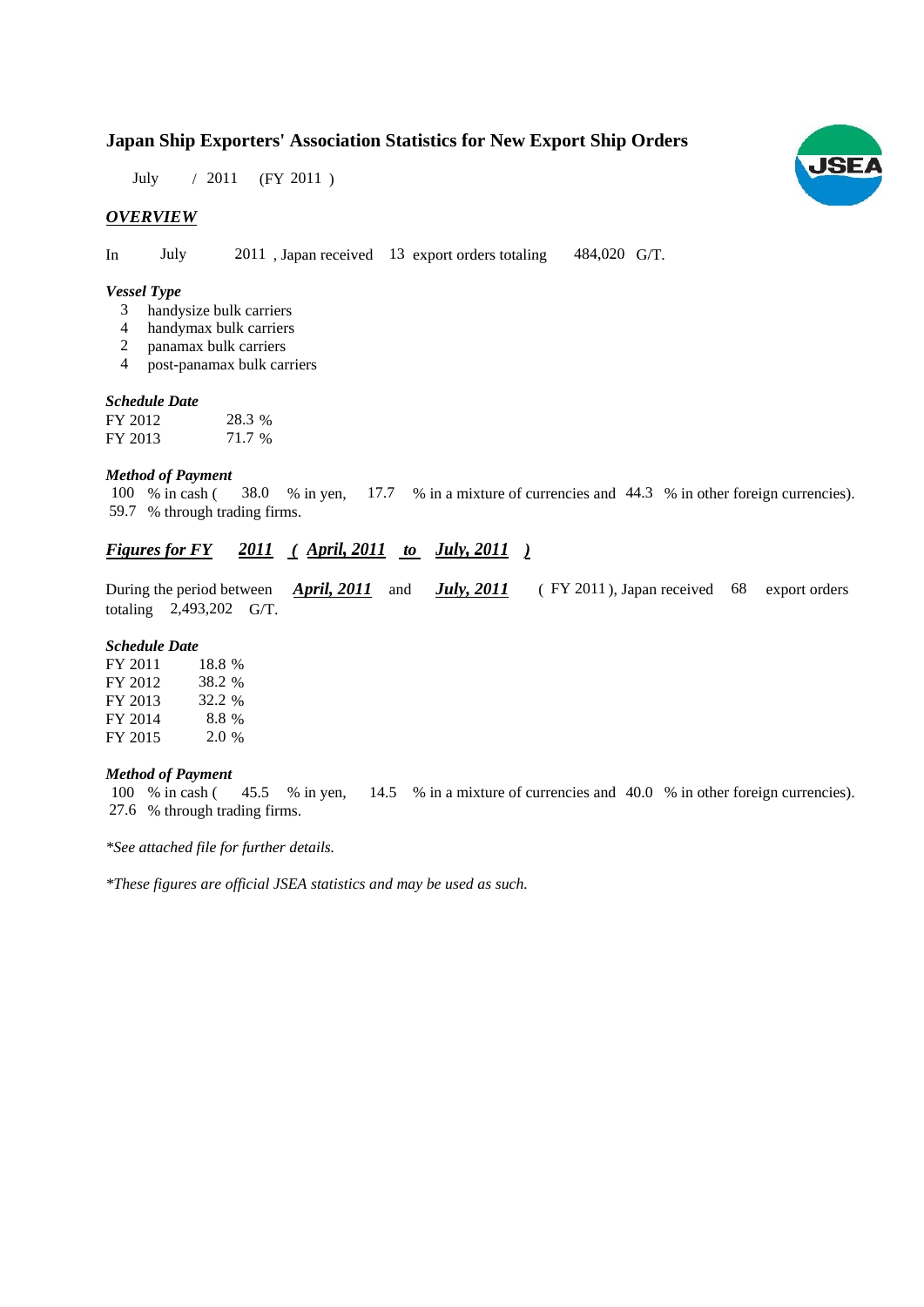## New Export Orders Placed in July 2011 (FY 2011) Based on Fiscal Year

JSEA (August 2011)<br>Jan 11 to Jul 11 No. G/T No. G/T No. G/T No. G/T No. G/T No. G/T No. G/T No. G/T $G/T$ General Cargos | 8| 329,500|| 0| 0| 4| 240,572|| 0| 0| 0| 0| 0| 0| 0| 0| 4| 240,572|| 4| 240,572 Bulk Carriers 282 10,773,060 23 914,940 18 671,570 16 497,270 15 545,770 13 484,020 62 2,198,630 122 4,767,280 Tankers 12 1,319,040 2 114,400 0 0 0 0 0 0 0 0 0 0 5 483,140 Combined Carriers 0 0 0 0 0 0 0 0 0 0 0 0 0 0 0 0Others | 0 | 0 | 0 | 0 | 2 | 54,000 | 0 | 0 | 0 | 2 | 54,000 | 2 | 54,000 Total 302 12,421,600 25 1,029,340 22 912,142 18 551,270 15 545,770 13 484,020 68 2,493,202 133 5,544,992 FY 2009 / FY 2008 (%) \* 195.9 110.9 109.4 59.0 34.3 41.8 55.2 \* 55.2 \* \$8.0 In CGT 5,547,270 468,760 447,993 303,556 227,553 228,679 1,237,781 2,531,511 April 2011 May 2011 Description Apr 10 to Mar 11 March 2011 June 2011 July 2011 Apr 11 to Jul 11 Jan 11 to Jul 11

*Figures for shipbuilding orders of 500 G/T and over for export as steel vessels placed with JSEA members are covered.*

\*FY 2010/FY2009

\*\*Calendar Year 2011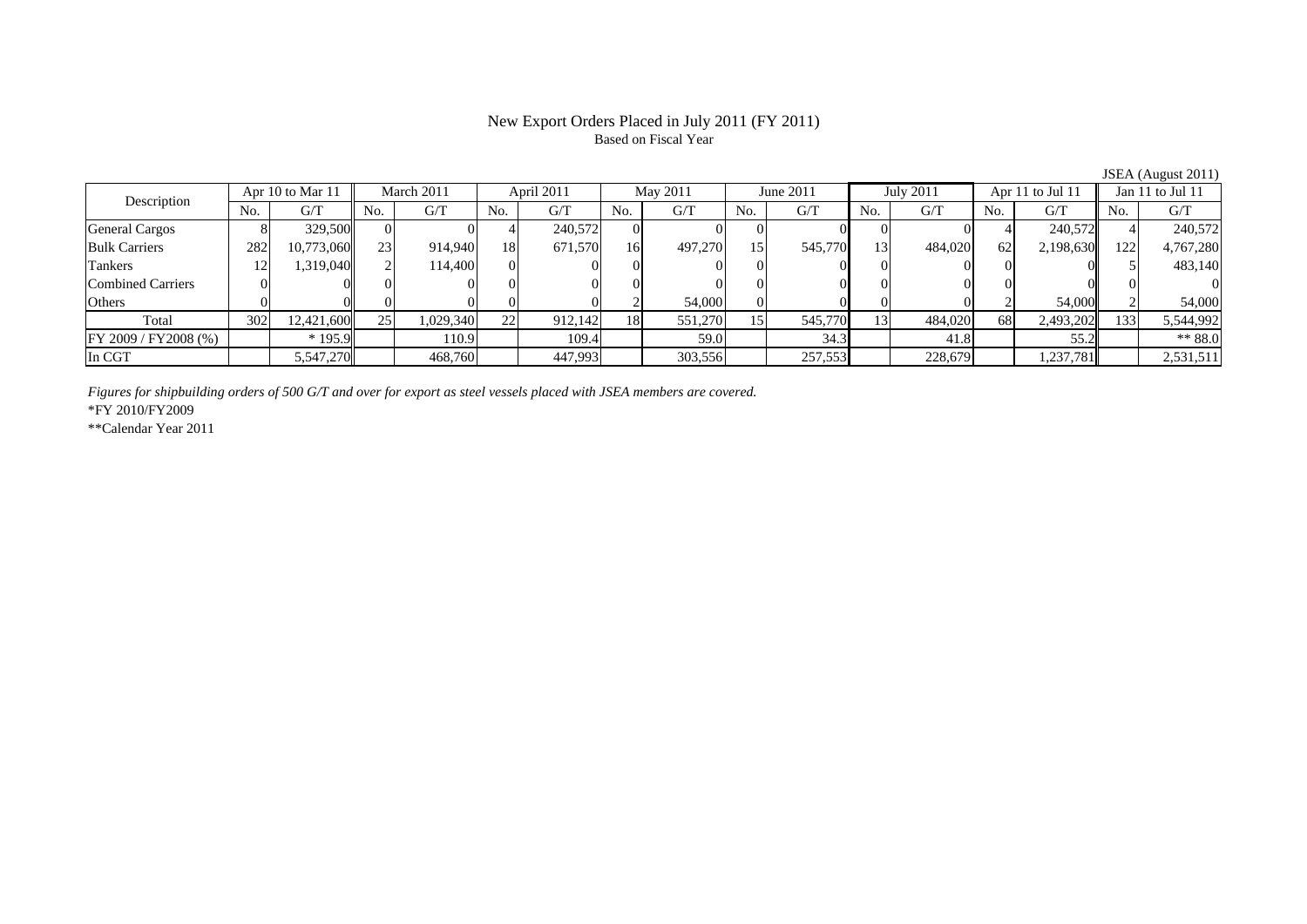# Export Ships Delivered in July 2011 (FY 2011) Based on Fiscal Year

|                          |     |                  |     |            |     |            |     |           |     |           |     |           |     |                  |     | $JU111$ ( <i>I</i> $U46$ and $LU11$ |
|--------------------------|-----|------------------|-----|------------|-----|------------|-----|-----------|-----|-----------|-----|-----------|-----|------------------|-----|-------------------------------------|
|                          |     | Apr 10 to Mar 11 |     | March 2011 |     | April 2011 |     | May 2011  |     | June 2011 |     | July 2011 |     | Apr 11 to Jul 11 |     | Jan 11 to Jul 11                    |
| Description              | No. | G/T              | No. | G/T        | No. | G/T        | No. | G/T       | No. | G/T       | No. | G/T       | No. | G/T              | No. | G/T                                 |
| <b>General Cargos</b>    | 27  | 1,648,534        |     | 266,681    |     | 153,030    |     | 78,316    |     | 109,850   |     | 10,650    |     | 351,846          |     | 802,487                             |
| <b>Bulk Carriers</b>     | 254 | 1,398,272        | 29  | 1,261,656  | 16  | 677.984    | 24  | 1,087,195 | 28  | 1,194,777 | 19  | 714,073   | 87  | 3,674,029        | 170 | 7,476,292                           |
| Tankers                  |     | 4,100,842        |     | 244,732    | 10  | 448,528    |     | 237,438   |     | 201,512   |     | 290,658   | 23  | 1,178,136        | 40  | 2,034,998                           |
| <b>Combined Carriers</b> |     |                  |     |            |     |            |     |           |     |           |     |           |     |                  |     |                                     |
| Others                   |     | 13.616           |     | 13.616     |     |            |     |           |     |           |     |           |     |                  |     | 13,616                              |
| Total                    | 358 | 17,161,264       |     | 1,786,685  | 29  | 1,279,542  | 29  | 1,402,949 | 35  | 1,506,139 | 25  | 1,015,381 | 118 | 5,204,011        | 226 | 10,327,393                          |
| FY 2009 / FY 2008 (%)    |     | $*103.6$         |     | 78.2       |     | 78.0       |     | 125.0     |     | 87.7      |     | 79.2      |     | 90.3             |     | ** 91.3                             |
| In CGT                   |     | 7,670,227        |     | 826,913    |     | 587,719    |     | 602,665   |     | 704,960   |     | 469,459   |     | 2,364,803        |     | 4,592,144                           |

*Deliveries of new shipbuilding orders of 500 G/T and over for export as steel vessels placed with JSEA members are covered.*

\*FY 2010/FY2009

\*\*Calendar Year 2011

JSEA (August 2011)